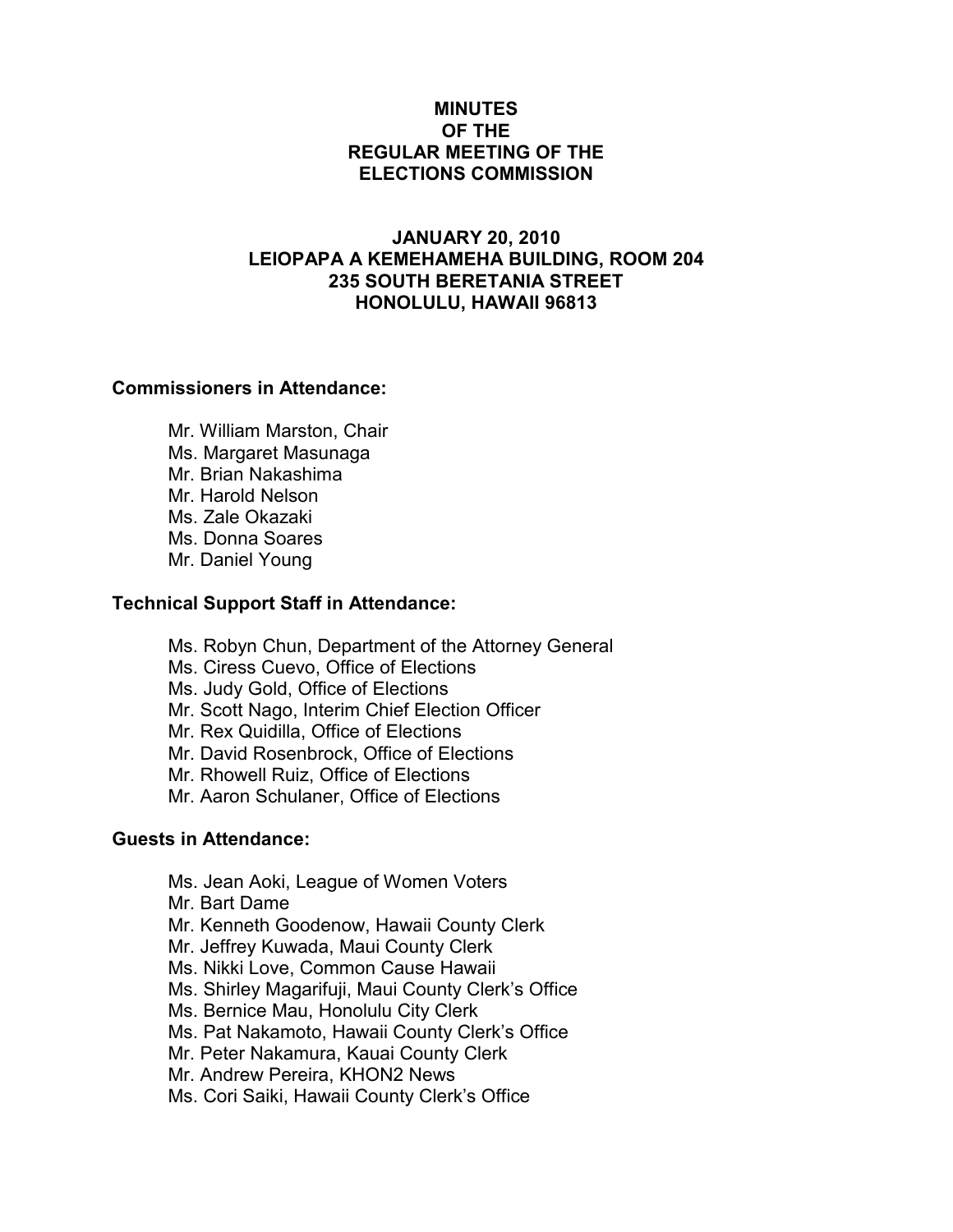Mr. Lance Taguchi, Maui County Clerk's Office Mr. Glen Takahashi, Honolulu City Clerk's Office Mr. Lyndon Yoshioka, Kauai County Clerk's Office

# PROCEEDINGS

I. Call to Order

The meeting was called to order by Chair William Marston at 10:00 a.m. on January 20, 2010 at the Leiopapa a Kamehameha Building in room 204.

II. Roll Call and Determination of a Quorum

Ms. Ciress Cuevo, Elections Commission Secretary conducted roll call. Ms. Yuki Lei Sugimura and Mr. Richard Swift were absent.

III. Approval of Minutes of Meeting of December 30, 2009

Ms. Donna Soares moved to approve the minutes of the meeting of December 30, 2009. Mr. Daniel Young seconded, and the motion carried unanimously.

IV. Public Testimony – Any interested person may submit data, views or arguments on any agenda item

Mr. Bart Dame provided oral testimony expressing his concerns regarding the bill that was submitted to the Legislature that would exempt the procurement of voting machines from the procurement code and noted that there is still no formal audit protocol for absentee mail voting in administrative rules or statutes.

V. Report from the Selection Committee and Agreement on Hiring Priorities for the Chief Election Officer Vacancy

 Mr. Daniel Young, Selection Committee Chair reported that the committee met with Department of Accounting & General Services (DAGS) personnel last week and discussed the requirements for the Chief Election Officer (CEO) position. The committee will be seeking to fill the vacancy for the remainder of the term, which is two years. The position will be advertised nationally and locally on January 30, 2010. Applicants will be required to respond within 30 days. The recruitment is projected to be completed by July 1, 2010.

 Mr. David Rosenbrock, Office of Elections inquired whether there was any consideration on what the impact of this recruitment would be on the Office of Elections' budget. Commissioners Young and Soares both expressed that considerations have been made. Ms. Soares explained that this recruitment will be less costly than the previous one conducted because most of the ground work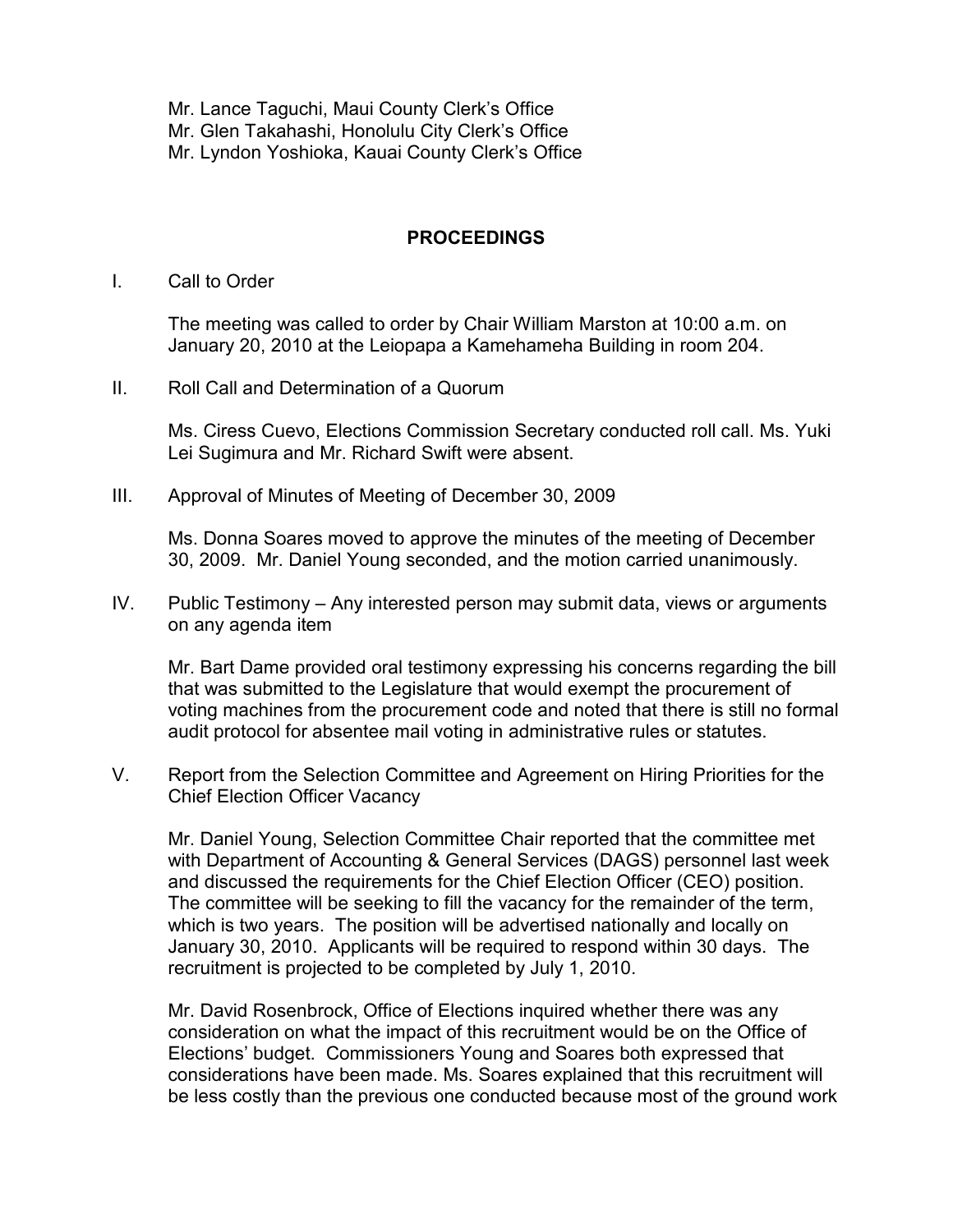has already been done and the committee plans to reduce the distribution of advertisements.

 Ms. Jean Aoki, League of Women Voters expressed concern that bringing in a new CEO in the middle of this upcoming election may be difficult because the Office of Elections is not as prepared as it was in 2008 as a result of the lack of funds and staff.

 Mr. Bart Dame also expressed concerns about recruiting a CEO during this election.

VI. Special Election Planning to Include Methodology, Timing, and Funding

The Interim CEO informed the Commission that the Office of Elections submitted an emergency appropriation through DAGS to the Governor for \$1.2 million. The Office of Elections has not received any indication that it has been approved. The amount requested is to cover the cost of an all mail special election and to make up for this fiscal year's shortfall.

Ms. Soares' asked what the ruling is about holding a special election. Ms. Robyn Chun, Deputy Attorney General said that that the Attorney General addressed the question at a Senate Ways and Means Informational Briefing by opining that the special election should be held sooner rather than later to avoid a long term vacancy.

Ms. Soares expressed concerns about the timing and cost of holding a special election. Ms. Soares questioned whether the state would be in compliance with Federal law if the State were to hold the special election in conjunction with the Primary Election.

Ms. Margaret Masunaga expressed the same concerns as Ms. Soares and requested that Attorney General Mark Bennett provide a written opinion on this matter. Ms. Chun opined that a written request for an opinion must be submitted to the Attorney General.

Ms. Margaret Masunaga moved for the Commission to ask for an opinion by the Attorney General about whether the State would be in compliance with the Federal law for an election to replace the congressman, who we understand will be resigning next month and if the State would be in compliance with the Federal law if we were to have the election in September in conjunction with the Primary Election. Ms. Soares seconded, and the motion carried unanimously.

The Interim CEO explained the purpose and mechanics of holding an all mail special election, as well stated the need to have a contract for a voting system for the special election.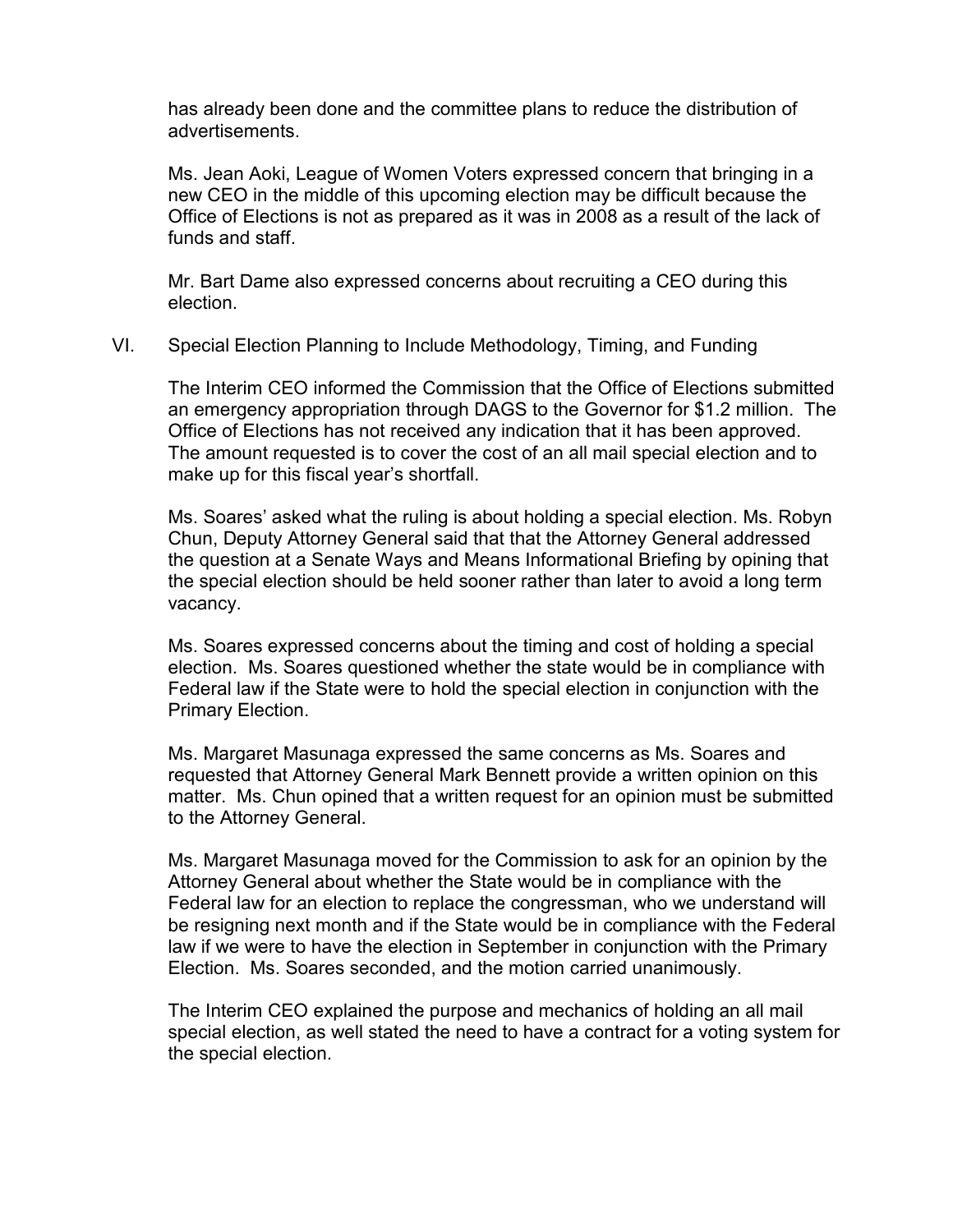In response to Mr. Harold Nelson's questions regarding the \$1.3 million that was found due to an accounting error, the Interim CEO explained that the \$1.3 million was a reimbursement from the Federal government for the State migrating from the punch card voting system. Due to the recent Federal audit, it was found that the reimbursement should have been deposited in to general funds, instead of the Help America Voter Act (HAVA) account. The Interim CEO provided the status of the State's HAVA funds and explained that the funds will be used according to the State plan. There are stipulations as to how the funds can be used and the Interim CEO clarified that Federal funds cannot be used to supplant State funds.

VII. Primary and General Election Planning to Include Funding, Precinct Locations, and Voting Machines

The Interim CEO reported that a portion of the amount submitted in the emergency appropriation is to cover this fiscal year's shortfall. Also, a Request for Proposal (RFP) was issued for personal services contracts to hire seasonal staff and other vacant positions in the Office of Elections.

Chair Marston stated that he contacted Ms. Linda Smith, Senior Policy Advisor of the Governor to inform her of the funds needed to conduct a special election. Chair Marston expressed his frustration with the Legislature for its lack of assistance in this matter.

In response to Chair Marston's inquiry regarding the election plan presented by Mr. Kevin Cronin, the Interim CEO said that the office will be implementing the plan proposed by Mr. Cronin and will be reducing the number of polling places to 243 because it will allow the Office of Elections to better utilize staff and funds. In addition, The Office of Elections recently implemented furloughs, so staff has less days to recruit poll workers.

Ms. Margaret Masunaga asked if any changes to the plans were made as a result of her recommendation to keep Honaunau Elementary School open and consolidate Konawaena Elementary School and Konawaena High School. Ms. Judy Gold, Office of Elections said that she was not aware of Ms. Masunaga's concern and explained that consolidations were based on ballot type. The Interim CEO added that consolidations cannot be made because of proximity since polling places may have different ballot types. Ms. Pat Nakamoto, Office of the County Clerk of Hawaii noted that the problem with consolidating Konawaena Elementary School and Konawaena High School is that the unit size would increase significantly and would be unmanageable for poll workers. Mr. Kenneth Goodenow, Hawaii County Clerk explained that standardized criteria was used to formulate the closure of polling places, but County of Hawaii will review the polling places that were recommended for consolidation and will get back to Ms. Masunaga.